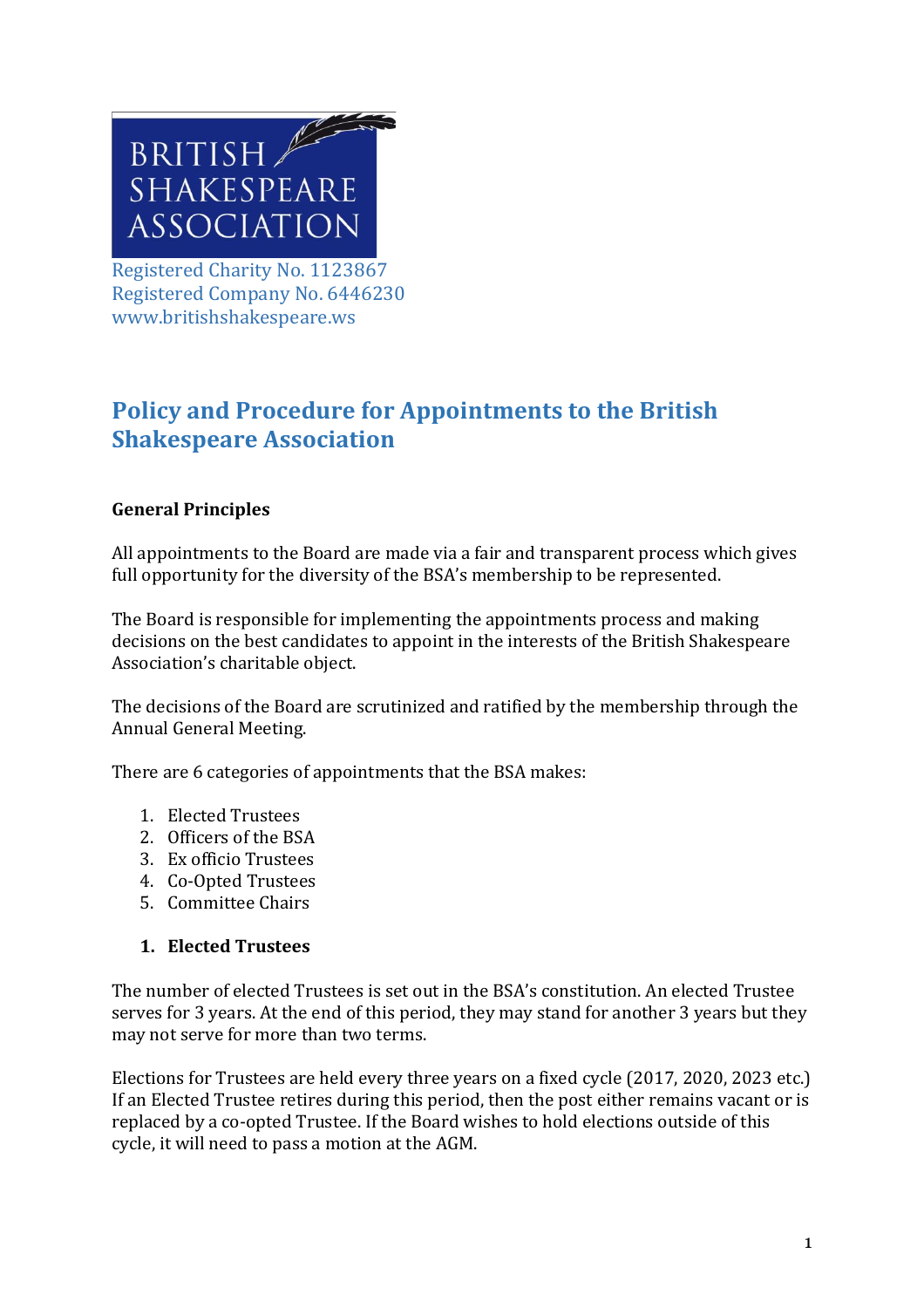Trustees are elected from the membership. Any member of the BSA who is in good standing may stand for election with the exception of:

- Former Trustees who have already served for 2 terms
- Retired Officers of the BSA
- Individuals barred from becoming a Trustee or a Director of a Company

A nominations panel chaired by an Ex Officio Trustee will be responsible for vetting nominations, ensuring that all candidates are eligible to stand.

It is the Board's responsibility to conduct elections in time for the AGM held in the election year.

Elected Trustees may apply for and become Officers, or may be nominated as Ex Officio Trustees. When this happens, their seat as an elected Trustee becomes vacant and must be filled either by a co-opted Trustee or through election.

## **2. Officers of the BSA**

The number and roles of Officers are set out in the constitution. Any BSA member in good standing may apply to become an Officer of the BSA.

When an Officer role becomes vacant, the Chair will ask the Board to approve a job description and criteria for the role which will then be advertised to the membership. The Board will appoint a panel to interview candidates and make a recommendation for appointment to the Board. The Chair will then ensure that the membership is informed of the outcome of the selection process.

When appointing the Chair, the panel will be chaired by an external, normally an Hon. Fellow.

All candidates for Officers role will need to be vetted to ensure that they are eligible to serve on the Board. Exclusions include:

- Individuals who are barred from serving as a Trustee or Director for any statutory reason.
- Former Trustees who resigned as the result of a disciplinary procedure or following a vote of no confidence.

#### **3. Ex Officio Trustees**

The number and identity of the Ex Officio Trustees are set out in the constitution. Ex Officio Trustees are nominated by the institutions that they represent and remain on the Board for so long as the institution requires them to be there. However, all Trustees are bound by the same rules and procedures and the Board may elect to reject a nomination or force an existing Ex Officio Trustee to stand down if they do not meet the criteria for a Trustee or violate the rules of the BSA.